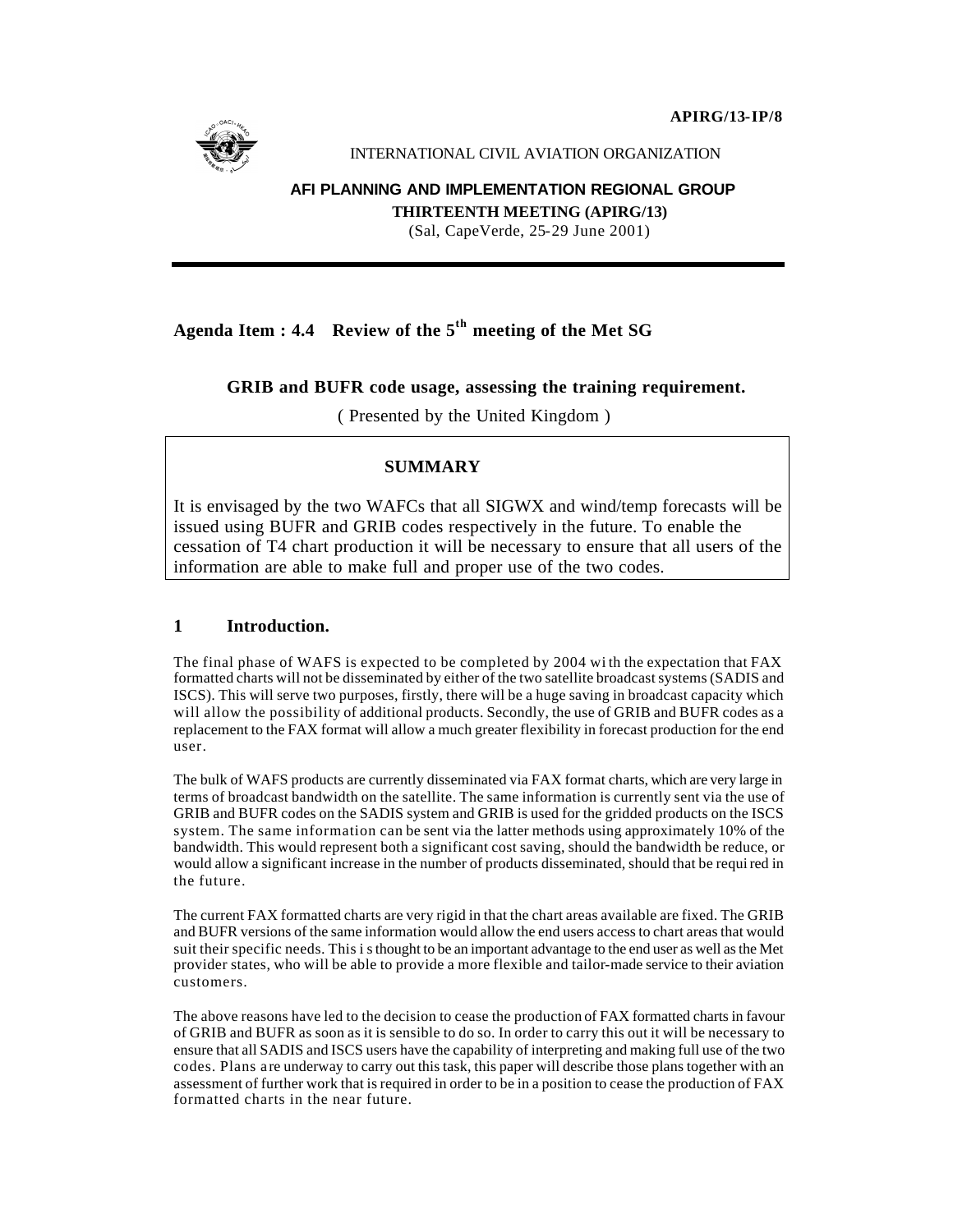## **2 Overall plans.**

The most straightforward way to accomplish the task of ensuring that all states have the capability of using the GRIB and BUFR codes is to address the issues through the ICAO regions. A considerable amount of effort has already been put in the Asia/Pacific region. Grant Sabin (Bureau of Meteorology, Australia), has largely led this work and it has given a basic structure to work being carried out now in other ICAO regions.

Working groups have now been set up in Europe and Africa to perform the same task and it is anticipated that a similar group will be created in the Middle-East region at the forthcoming Met meeting, which will take place in April 2001. The rapporteur for the first two of the groups is the UK and it is envisaged that a similar arrangement will be acceptable in the Middle-East.

The terms of reference for the two groups already in place are identical save that they only apply within each region. They are listed below:

1. To prepare and maintain with the SADIS provider State a regional transition plan for the implementation of operational GRIB and BUFR decoding within the region. The plan should as a minimum identify:

Those States within the region taking a SADIS service.

The current capability of each of the identified States in regard to GRIB and BUFR decoding. The necessary level and form of technical assistance and training required within the region in order to enable cessation of the T4 broadcast.

Establish the mechanism by which the region can identify when all the States within the region are prepared for the T4 broadcast to be ceased.

- 2. To operate and monitor the mechanism by which the region will identify when all the States within the region are prepared for the T4 broadcast to be ceased.
- 3. To instigate and manage with the assistance of the SAD IS provider State a programme of GRIB and BUFR decoder training commensurate with the needs of the region.
- 4. To report on an annual basis to both the region Met group and the SADISOPSG the status of preparedness of the region for the cessation of the T4 broadcast.

A similar level of information should also be provided to the IATA METWG and to the WAFSSG.

These groups are very much in their infancy at present having only existed for around three months. However, the following section gives some suggestions a s to how the above terms of reference may be carried out.

### **3 Suggested methodology.**

The terms of reference laid out in the previous section broadly cover the assessment of need, fulfilment of need and the assessment of compliance at the end of the work. This section will concentrate on the first two aspects, which clearly need to be tackled first.

The assessment of need will be addressed in the first instance by means of a questionnaire that will be sent to all SADIS user states in Europe and Africa. It is anticipated that the questionnaire will be sent to states via the ICAO regional offices in the form of a state letter which will give approximately three months in which to return. The questionnaire will ascertain precisely which states currently operate a SADIS, to confirm records held in Bracknell. Furthermore, states will be required to give details of software that is used to retrieve and display the SADIS information which will provide details that are not currently held in Bracknell. Further questions will surround the level of current use regarding GRIB and BUFR codes and perhaps an indication of the number of airline and ATC customers that are in receipt of the WAFS data in each state.

As with most state letters it is anticipated that some states will not provide the information as requested. In both Europe and Africa there are members of the team selected by the regional planning meetings who have agreed to assist in the collection of responses. It is expected that in Europe, delegates from the UK, Switzerland, Bulgaria and the Russian Federation will assist in collecting responses by either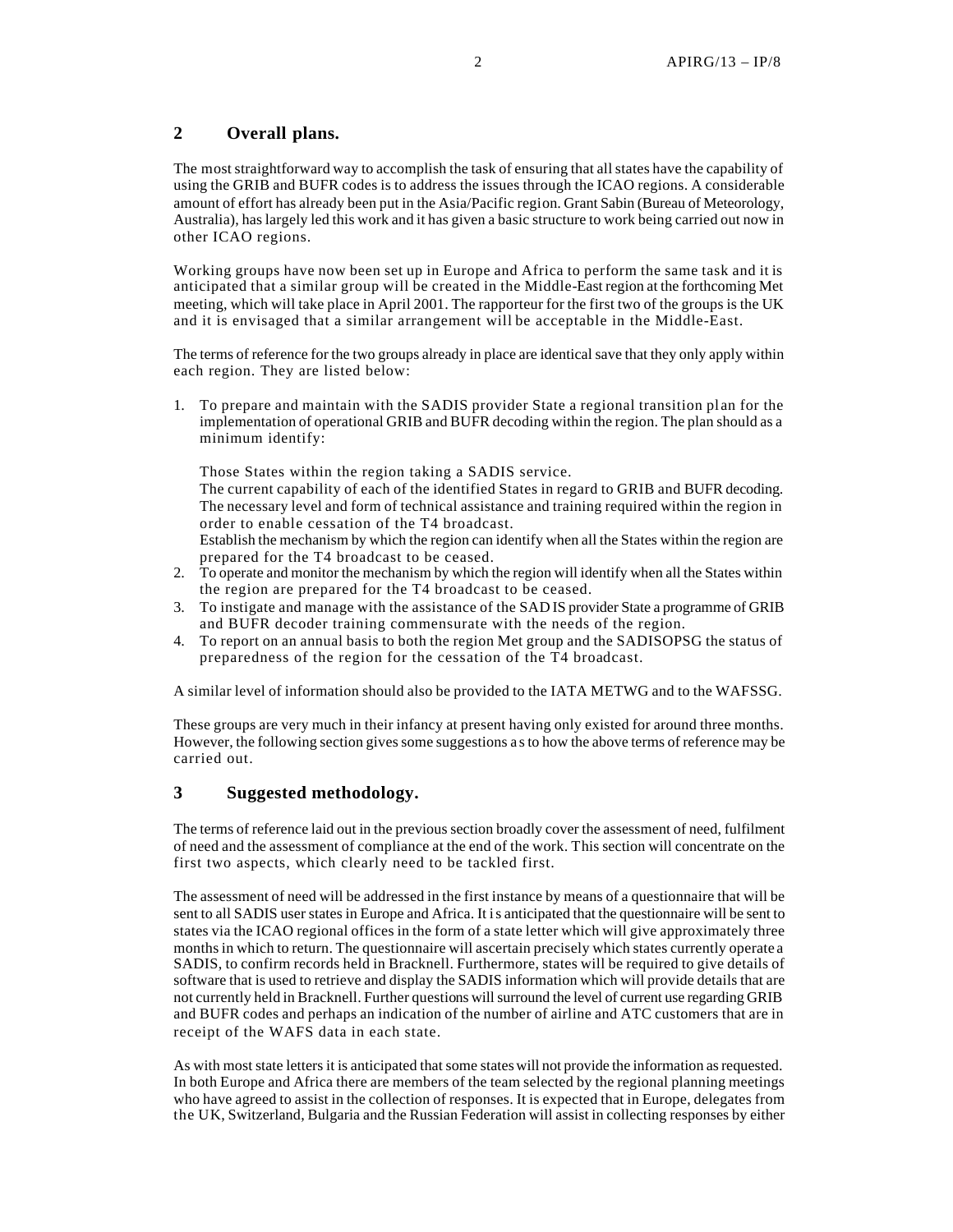direct contact or telephone where states do not respond to the questionnaire. A similar team consisting of the UK, ASECNA, Senegal and Kenya exists in Africa. Publicity in the WAFC London Newsletter and the annual WAFS seminar (held in Bracknell) will be used to try to ensure the maximum level of co-operation. A similar scheme is hoped for in the Middle-East although the timescales will be somewhat later.

Following the receipt of information regarding the current status across the regions it is expected that states will fall into two main categories in terms of their training requirements for GRIB and BUFR code usage. Most states will fall into the category whereby they use an "off the shelf" software package from one of the known workstation manufacturers to decode both GRIB and BUFR. The second category will contain a handful of states that have written their own software to carry out this task. The level of training and support for each of the above categories will be quite different and will be detailed below.

#### *Category 1 (software supplied by known workstation manufacturer)*

As stated previously, most states use software for data display that is supplied by known workstation manufacturers. Two main tasks are required in order to allow these states to make full and proper use of the GRIB and BUFR codes. Firstly, the software generated by the workstation manufacturer needs to be checked to ensure that it has the capability of providing a flexible display facility for these codes. Secondly, the states involved may required a little training of individuals to ensure that the software they are using is understood and that the facilities available are known about and used in the operational environment. These tasks should be straightforward.

Over recent weeks the known workstation manufacturers have been contacted with a view to an assessment being carried out of their software by the Met Office. This was a task assigned to the UK by SADISOPSG/5. A brief set of criteria have been set as a minimum requirement for WAFS data display. These criteria have been sent to the workstation manufacturers for comment and it is envisaged that an assessment will take place during the early part of 2001 on each set of software that is currently available. The results of these assessments will be placed on the SADIS web-site and may be published in the WAFC London Newsletter at a later date. Part of the assessment will require the software to be capable of giving a flexible display and decoding facility for both GRIB and BUFR. Details of this assessment are given in appendix 1 to this paper. The assessments will be carried out by the Met Office with the aim being to encourage the workstation manufacturers to provide the most straightforward and flexible decoding software.

The survey of states is also likely to establish the fact that some states will be in possession of software provided by workstation manufacturers that are no longer active in the production of such software. Once, these states have been identified a list will be provided to all current workstation manufacturers who will be asked to contact those states with a view to ensuring that they all receive suitable software. This would serve as a business opportunity to the workstation manufacturers.

For those states that have "off the shelf" software the only remaining task would be to provide simple training to ensure that operational staff are able to make full and proper u se of the software that they have. To this end, it is suggested that a series of training seminars are held. The Met Office already cosponsors a WAFC seminar on an annual basis. These seminars are held at the Met Office college in Reading which is close to Bracknell during July each year. At the seminar in 2000, a training session was held in the use of GRIB decoding software which was highly successful for those state representatives that attended. The Met Office intends to repeat the process in 2001 and in subsequent years there will be additional time given to the use of BUFR decoding software as it becomes more widely available. Further training seminars could be held within the regions as required, these could be arranged through the ICAO regions and t argeted to those areas where there is the greatest need with the Met Office providing experts as appropriate. The workstation manufacturers have already agreed to provide suitable software training material for this purpose. It would be ideal for these seminars to commence during 2001 and would continue through 2002 and at least the first part of 2003.